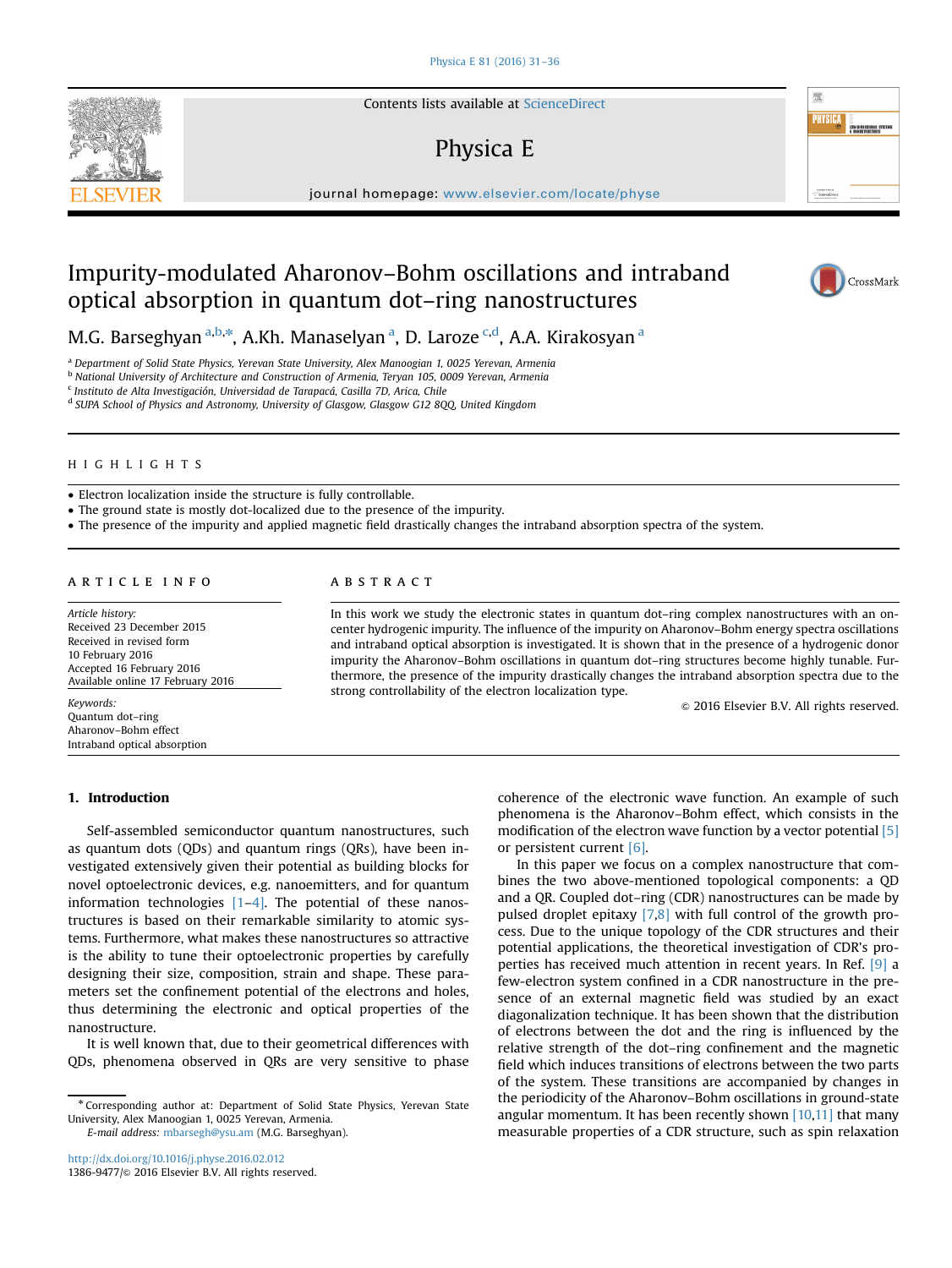or optical absorption, can be significantly changed by modifying confinement potentials, which demonstrates the high controllability and flexibility of these systems. These characteristics are mostly determined by the relative distribution of the wave functions in a CDR that, in turn, can be changed by external gates or fields. Linear and nonlinear optical susceptibilities in a CDR nanostructure have been theoretically studied  $[12]$ . In general, it is seen that the structure parameters of the system significantly affects the optical susceptibilities. The enhancement of the coupling effects between the dot and the ring is found to increase considerably the optical susceptibilities. By comparison, linear susceptibilities were found to be more sensitive to structure parameter variation than the nonlinear optical susceptibilities. In Ref. [\[13\]](#page-4-0) it has been shown that transport properties of CDR nanostructures can be drastically modified due to the unique geometry. Authors have calculated the dc current through a CDR in the Coulomb blockade regime and have shown that it can efficiently work as a single-electron transistor or a current rectifier.

Understanding the impurity states in confined systems is an important problem in semiconductor physics [\[14\]](#page-4-0). It is believed that a fundamental study of impurities on semiconducting QR properties under external magnetic fields is important due to the unexpected physical phenomena that may arise from ring-field interaction  $[6,15-18]$  $[6,15-18]$  $[6,15-18]$  $[6,15-18]$  $[6,15-18]$ . The purpose of this study is to investigate the influence of hydrogenic donor impurity on Aharonov–Bohm oscillations and intraband optical absorption coefficients in CDR nanostructures.

The paper is organized as follows. In Section 2 we describe the theoretical framework. Section 3 is dedicated to the results and discussion, and our conclusions are given in [Section 4](#page-3-0).

# 2. Theoretical framework

In our model the electron is confined to a double parabolic potential, where the confining potential of the system consists of two parabolas with various confinement energies, and the system is subjected to a perpendicular magnetic field. The single electron Hamiltonian in a CDR nanostructure in the presence of an oncenter hydrogenic donor impurity is given by

$$
\widehat{H} = \frac{1}{2m^*} \left( \widehat{\mathbf{p}} - \frac{e}{c} \mathbf{A} \right)^2 + V(\rho) - \frac{e^2}{\epsilon \rho},\tag{1}
$$

where  $\hat{\mathbf{p}}$  is the lateral momentum of the electron,  $\mathbf{A} = (-By/2,$ *Bx*/2, 0) is the vector potential of the external magnetic field with a symmetric gauge,  $m^*$  is the electron's effective mass,  $e$  is the absolute value of the electron charge and  $\varepsilon$  is the dielectric constant of the considered material. Here  $V(\rho)$  is the confining potential which is given by the following expression [\[9,12,19](#page-4-0)–[21\]:](#page-5-0)

$$
V(\rho) = \min[m \ast \omega_d^2 \rho^2 / 2 + V_0, m \ast \omega_r^2 (\rho - R)^2 / 2],
$$
 (2)

where  $\hbar \omega_d$  and  $\hbar \omega_r$  are the confinement energies of the dot and ring,  $V_0$  is the depth of the dot confinement with respect to the bottom of the ring potential. The radius of the ring  *is defined as* the sum of oscillator lengths for the dot and ring related wells and the barrier thickness d between dot and ring according to  $R = \sqrt{2\hbar/m^* \omega_d + \sqrt{2\hbar/m^* \omega_r + d}$ . Single electron eigenvalues and eigenfunctions were calculated solving the two-dimensional Schrödinger equation via the exact diagonalization technique [\[22](#page-5-0)–[24\]](#page-5-0).

The light absorption process can be described as an optical transition that takes place from an initial state to a final one assisted by a photon. The optical absorption calculations for the intraband transitions are based on Fermi's golden rule derived from time-dependent perturbation theory [\[25](#page-5-0)–[29\]](#page-5-0):

$$
\alpha(\hbar\omega) = \frac{16\pi^2 \beta_{FS} \hbar\omega}{n_r V} N_{if} |M_{\tilde{h}}|^2 \delta(E_f - E_i - \hbar\omega), \tag{3}
$$

where  $n_r$  is the refractive index of the material, V is the volume of the sample per CDR (in this work  $V = 64.8 \times 10^{-18}$  cm<sup>3</sup>) [\[8\],](#page-4-0)  $\beta_{FS}$  is the fine structure constant,  $\hbar\omega$  is the incident photon energy and  $E_f$ and  $E_i$  are the energies of the final and initial states, respectively.  $N_{if} = N_i - N_f$  is the difference between the number of electrons in the initial and final states. Since we consider a one-particle problem, we assume  $N_i = 1$  for the ground state and  $N_f = 0$  for all upper states.  $M_{fi}$  is the matrix element of the coordinate. The  $\delta$ -function is substituted by a Lorentzian profile with a full width at half maximum of 0.8 meV.

#### 3. Results and discussion

The calculations are performed for a GaAs/GaAlAs semiconducting system with parameter values  $n_r = 3.6$ ,  $m_* = 0.067 m_0$ , where  $m_0$  is the free-electron mass. Note that in this work we consider only the case of an impurity placed on the center of the CDR structure, i.e. an on-center impurity.

[Fig. 1](#page-2-0) shows the single electron energies' dependence on magnetic field for different values of the confinement energies and barrier thickness for the case  $V_0 = 0$ . In all figures the first black line corresponds to the ground state with the following quantum numbers:  $(n = 1, l = 0)$ , where *n* is the general quantum number and *l* is the angular quantum number. Whereas, the second black line corresponds to the state  $(n = 2, l = 0)$ . It is worth noticing that the influence of magnetic field on the energetic levels essentially depends on the electron's localization type, e.g. dot or ring-type. As it can be seen from figures the ground state energy is almost constant.

This can be explained by the fact that the ground state is dotlocalized and the electron is "strongly connected" with the impurity, placed in the center of the structure. In excited states, the electron is localized in both dot and ring regions. For this reason, as seen from figures, the Aharonov–Bohm effect appears, which is typical for ring-like nanosystems. Without a hydrogenic impurity in the CDR structure, the period of the Aharonov–Bohm oscillations has been evaluated by Szafran et al.  $[9]$ . The presence of the impurity removes the periodicity of these oscillations because of additional Coulomb interaction. Due to this interaction with the strengthening of magnetic field the ring-localized states (ground and few excited ones) become more dot-localized. That is why the periodicity of the energy level oscillations is absent.

On the other hand, from comparing Fig.  $1(a)$  and  $(c)$ , it is clear that ground state energy levels increase with rising QD confinement energy. This is due to the increment of the electron's size quantization in the dot region. The exited states are dot–ringlocalized due to the tunneling to the ring region, so the average value of the electron–impurity distance increases. For this reason, the energy levels of the corresponding excited states decrease.

For the case of fixed confinement energy values (Fig.  $1(a)$  and  $(b)$ ) a decrease in the structure's barrier thickness d produces an effective radius decrease. Due to the "strong connection" between electron and impurity, the ground state energy remains almost constant. In excited states, the energy levels of the dot-localized states increase while the ring localized states decrease. This last effect can be understood by the electron–impurity average distance behavior [\[9\].](#page-4-0)

The single electron energy levels as a function of magnetic field induction for two different values of confinement energies and  $V_0$ are presented in [Fig. 2](#page-3-0). From Fig.  $2(c)$  it is clear that, for the case with  $\hbar\omega_d$  = 30 and  $\hbar\omega_r$  = 20 meV, ground state Aharonov–Bohm oscillations are observed.

For the range of magnetic fields from  $B=0$  up to  $B=4$  T, the following states become the ground level:  $(n = 1, l = 0)$ ,  $(n = 1, l = -1)$  and  $(n = 1, l = -2)$ .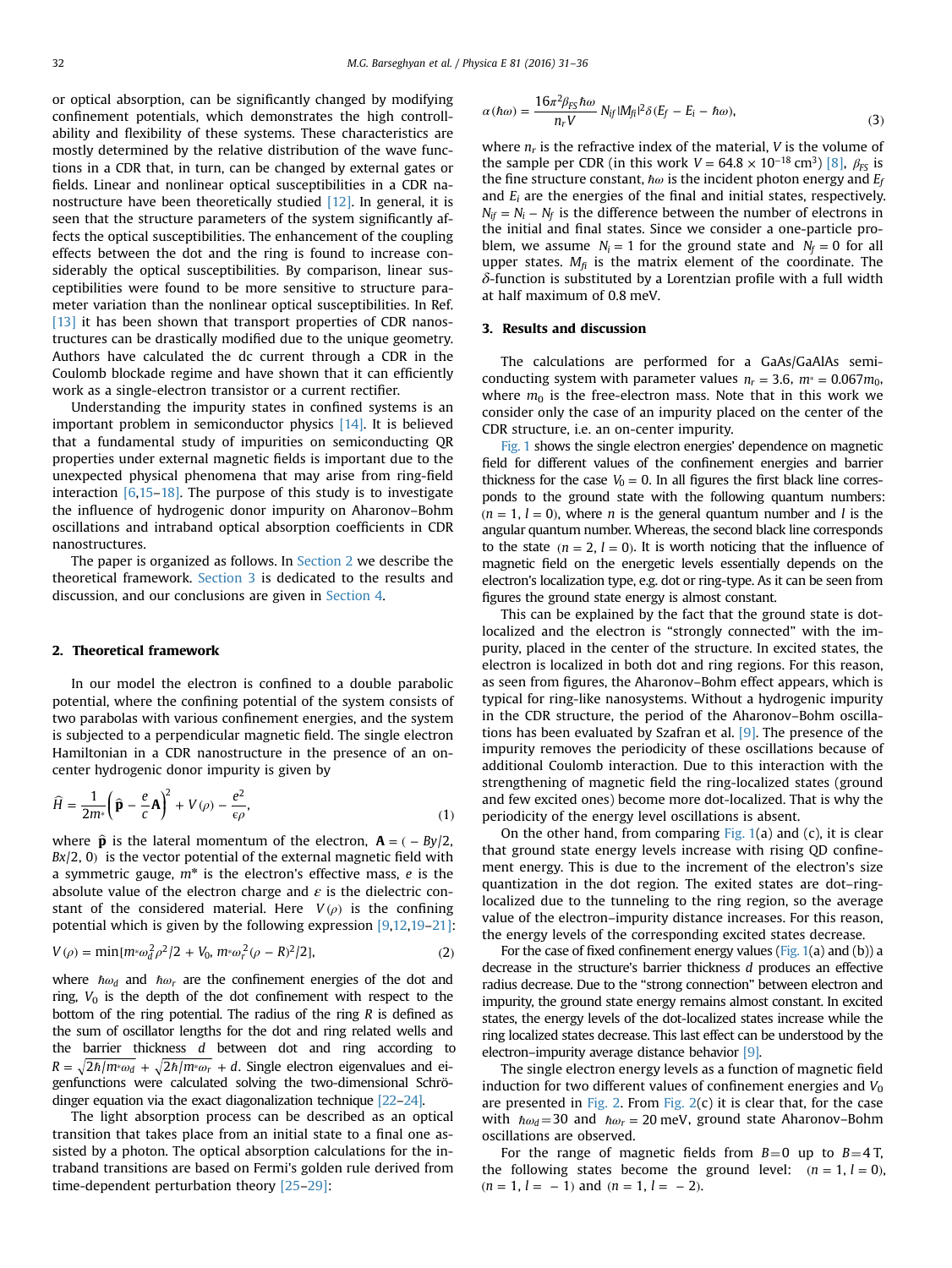<span id="page-2-0"></span>

Fig. 1. Energy levels as a function of magnetic field induction. Different values of the confinement energies and barrier thickness have been investigated. The results are for  $V_0 = 0$ .

This can be explained by the fact that, when  $V_0 = 20$  meV the  $(n = 1, l = -1)$  and  $(n = 1, l = -2)$  states are ring localized and the increment of *ħω*<sup>*d*</sup> contributes to the strengthening of the localization in the QR region. As it can be seen from Fig.  $2(b)$  and  $(d)$ , in the case of  $V_0 = -20$  meV, the energy level with quantum numbers  $(n = 1, l = 0)$  is almost constant, due to the completely dot localized state. On the other hand, with the increase of ℏ*ω<sup>d</sup>* the ground state increases because of the strengthening of dot localization. For ring localized states, an increment of ℏ*ω<sup>d</sup>* leads to a decrease in energy levels. This means that, depending on the geometrical parameters of the CDR structure in the presence of a hydrogenic donor impurity, Aharonov–Bohm oscillations become strongly controllable. This fact will essentially influence the intraband optical properties of the structures.

In order to investigate the intraband optical properties, it is worth to note that in the case of a cylindrical symmetry the intraband optical absorption is allowed for  $\Delta l = \pm 1$  transitions.

In our work, the on-center impurity and magnetic field do not destroy the cylindrical symmetry of the system. In [Fig. 3](#page-4-0) we present the intraband optical absorption coefficient as a function of the incident photon energy for several values of magnetic field induction, confinement energies and barrier thickness of the structure, where we have considered the sum of the absorption coefficients between states  $n = 1, 2, 3$ . As seen from [Fig. 3](#page-4-0), the case with  $B=0$  leads to the highest intensity maximum of the absorption coefficient, which corresponds to different kinds of transitions: Fig.  $3(a)$  and (b) corresponds to transitions from the  $(n = 1, l = 0)$  to the  $(n = 2, l = \pm 1)$  state, and [Fig. 3\(](#page-4-0)c) and (d) corresponds to transition from the  $(n = 1, l = 0)$  to the  $(n = 3, l = \pm 1)$  state.

On the other hand, it can be seen that in the case of  $B \neq 0$  each peak of the absorption spectra splits into two due to the splitting between states with  $l = \pm 1$ . In [Fig. 3\(](#page-4-0)b) and (d) the contribution of the transition between  $(n = 3; l = \pm 1)$  and  $(n = 2; l = \pm 1)$  states have also been observed with lower intensities. Note that in all cases if the ground state is dot-localized, the overlap between the initial and final states is largest for the transitions between dot-localized states. With a decrease of  $d$  ([Fig. 3](#page-4-0)(a) and (b)) a red shift in the central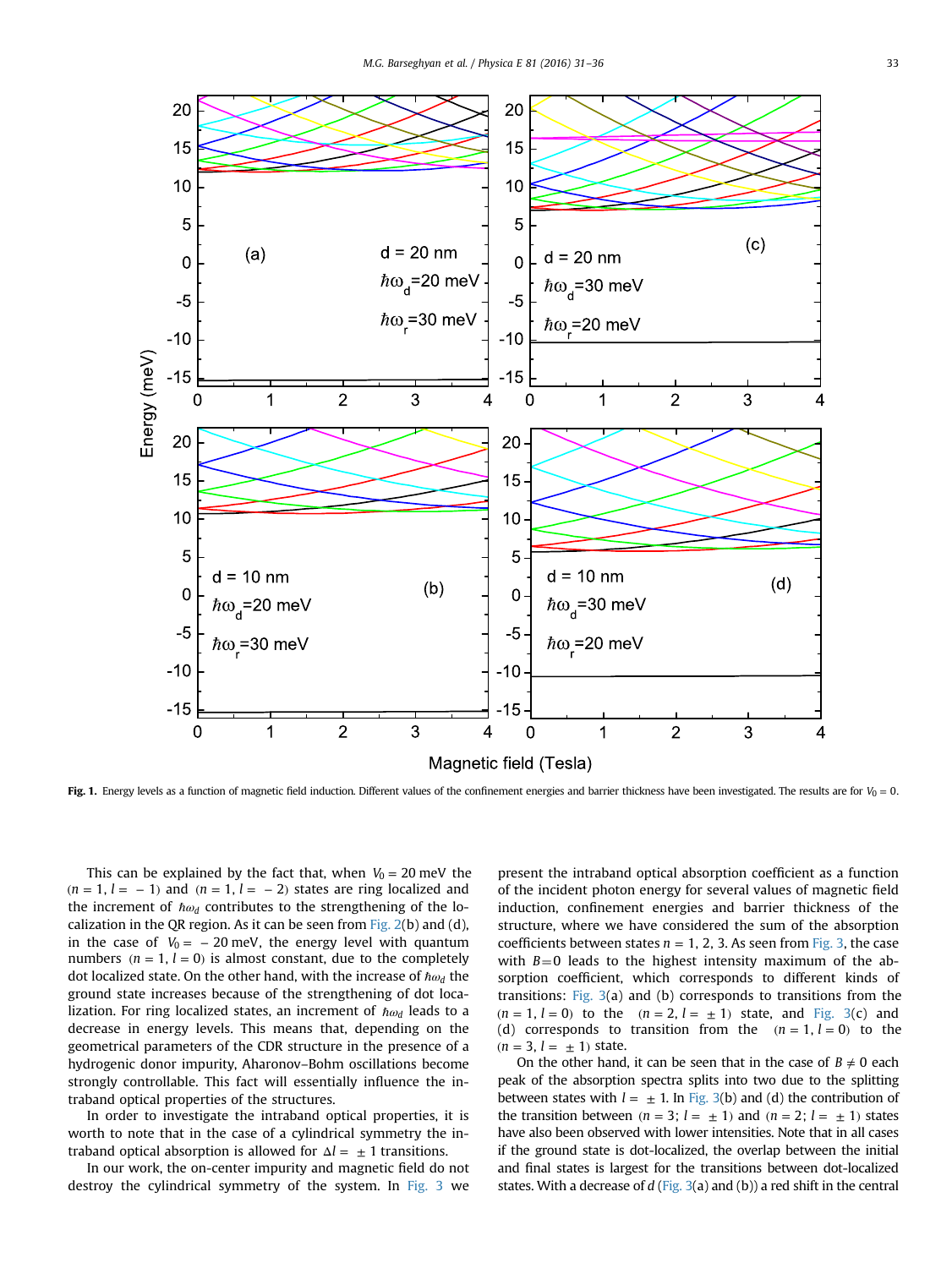<span id="page-3-0"></span>

Fig. 2. Energy levels as a function of magnetic field induction. Different values of the confinement energies and depth of the dot confinement with respect to the bottom of the quantum ring potential have been investigated. The results are for  $d=10$  nm.

spectrum has been observed, which is due to the corresponding behavior of the energy distance between the initial and final states. On the other hand for fixed barrier thickness values, and strong quantization of the QD ( $\hbar \omega_d = 30$ ,  $\hbar \omega_r = 20$  meV), a blue shift of the absorption spectrum is observed.

In [Fig. 4](#page-4-0) we present the absorption coefficient as a function of photon energy for various values of confinement energies and  $V_0$ . In this case different kinds of transitions appear in the intraband absorption spectrum. In [Fig. 4\(](#page-4-0)a), all magnetic field values show transitions to final states  $(n = 2; l = \pm 1)$  and  $(n = 3; l = \pm 1)$ . In [Fig. 4](#page-4-0)(b) the intensity maximum is highest for the transition from the ground state to the  $(n = 1; l = \pm 1)$  state, which is the first dot localized excited state. [Fig. 4\(](#page-4-0)c) corresponds to the absorption spectrum of a fully ring-like structure (see Fig.  $2(c)$ ), therefore the ground state is ring-localized and the transitions are observed between ring-localized states. Due to the Aharonov–Bohm oscillations with increasing magnetic field, the overlap between the initial and final states, and therefore the intensity of the absorption coefficient, changes. In Fig.  $4(d)$ , like in figures (a) and (b), it is seen that the absorption spectrum receives a greater contribution from transitions between dot-localized states.

# 4. Conclusions

We have investigated the influence of on-center hydrogenic donor impurity on Aharonov–Bohm oscillations and intraband optical properties in coupled GaAs quantum dot–ring complex nanostructure. Aharonov–Bohm oscillations in energy spectra have been investigated for various values of structure parameters. We have shown that electron localization inside the structure is fully controllable, but the ground state is mostly dot-localized due to the presence of the impurity. We have also shown that the presence of the impurity and the applied magnetic field drastically changes the intraband absorption spectra of the system given the strong controllability of the electron localization type.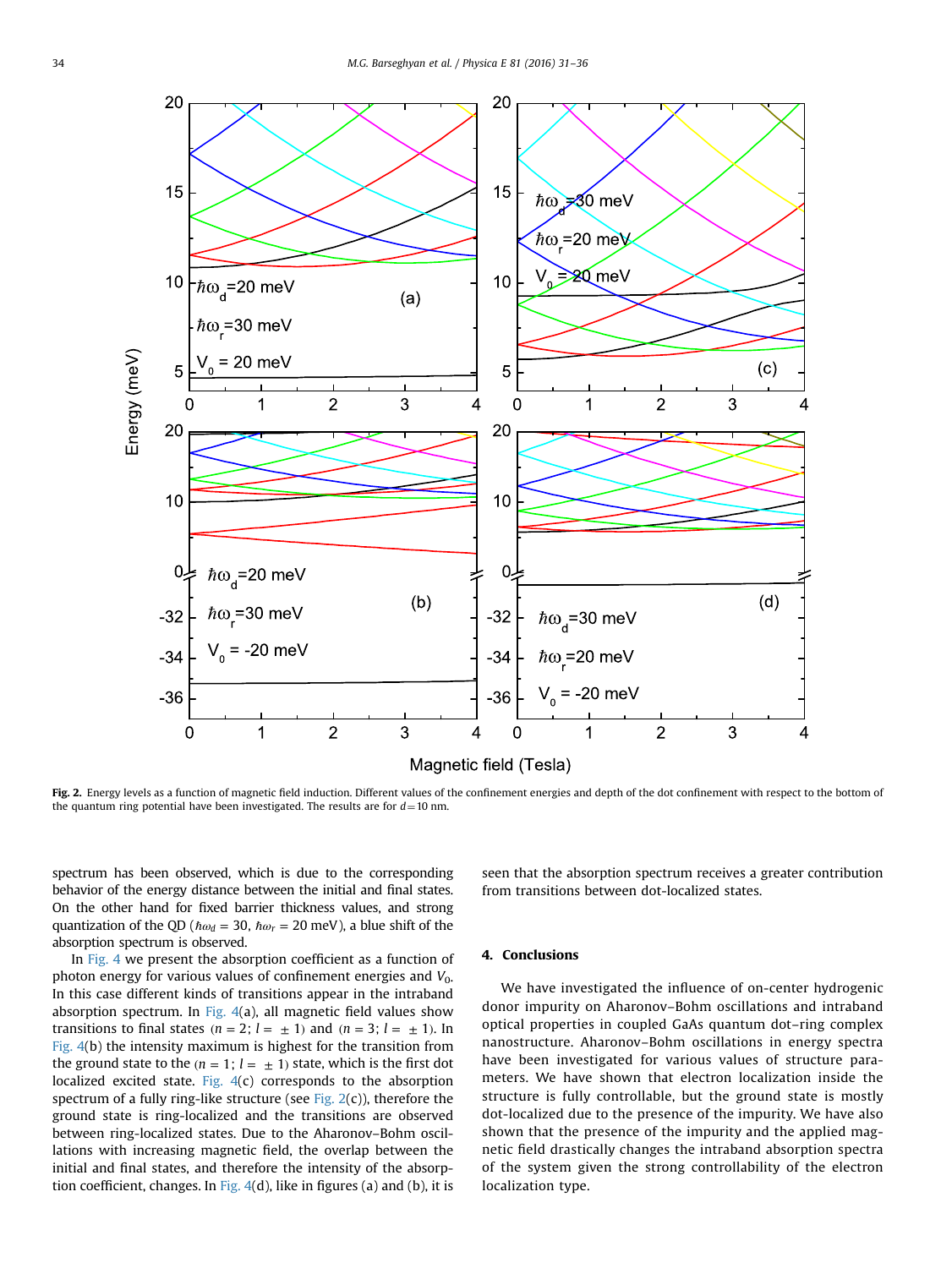<span id="page-4-0"></span>

Fig. 3. Dependence of intraband optical absorption coefficient on incident photon energy in CDRs. Different values of the magnetic field induction, confinement energies and barrier thickness have been investigated. The results are for  $V_0 = 0$ .

# Acknowledgments

The work of M.G.B. and A.Kh.M. was supported by the Armenian State Committee of Science (Project no. 15T-1C331) and Armenian National Science and Education Fund (ANSEF Grant nano-4199). D.L. acknowledges partial financial support from Basal Program Center for Development of Nanoscience and Nanotechnology (CEDENNA) and UTA-project 8750-12.

#### References

- [1] [T. Chakraborty, Quantum Dots, Elsevier, Amsterdam, 1999.](http://refhub.elsevier.com/S1386-9477(16)30057-1/sbref1)
- [2] [P. Michler, A. Kiraz, C. Becher, W.V. Schoenfeld, P.M. Petroff, L. Zhang, E. Hu,](http://refhub.elsevier.com/S1386-9477(16)30057-1/sbref2) [A. Imamoglu, Science 290 \(2000\) 2282.](http://refhub.elsevier.com/S1386-9477(16)30057-1/sbref2)
- [3] [X. Li, Y. Wu, D. Steel, D. Gammon, T.H. Stievater, D.S. Katzer, D. Park,](http://refhub.elsevier.com/S1386-9477(16)30057-1/sbref3) [C. Piermarocchi, L.J. Sham, Science 301 \(2003\) 809.](http://refhub.elsevier.com/S1386-9477(16)30057-1/sbref3)
- [4] [V.M. Fomin, Physics of Quantum Rings, Springer-Verlag, Berlin, Heidelberg,](http://refhub.elsevier.com/S1386-9477(16)30057-1/sbref4) [2014.](http://refhub.elsevier.com/S1386-9477(16)30057-1/sbref4)



Fig. 4. Dependence of intraband optical absorption coefficient on incident photon energy in CDR. Different values of the magnetic field induction, confinement energies and depth of the dot confinement with respect to the bottom of the quantum ring potential have been investigated. The results are for  $d=10$  nm.

- [5] [Y. Aharonov, D. Bohm, Phys. Rev. 115 \(1959\) 485.](http://refhub.elsevier.com/S1386-9477(16)30057-1/sbref5)
- [6] [T. Chakraborty, P. Pietiläinen, Phys. Rev. B 52 \(1995\) 1932.](http://refhub.elsevier.com/S1386-9477(16)30057-1/sbref6)
- [7] [C. Somaschini, S. Bietti, N. Koguchi, S. Sanguinetti, Appl. Phys. Lett. 97 \(2010\)](http://refhub.elsevier.com/S1386-9477(16)30057-1/sbref7) [203109.](http://refhub.elsevier.com/S1386-9477(16)30057-1/sbref7)
- [8] [C. Somaschini, S. Bietti, N. Koguchi, S. Sanguinetti, Nanotechnology 22 \(2011\)](http://refhub.elsevier.com/S1386-9477(16)30057-1/sbref8) [185602.](http://refhub.elsevier.com/S1386-9477(16)30057-1/sbref8)
- [9] [B. Szafran, F.M. Peeters, S. Bednarek, Phys. Rev. B 70 \(2004\) 125310.](http://refhub.elsevier.com/S1386-9477(16)30057-1/sbref9)
- [10] E. Zipper, M. Kurpas, M.M. Maś[ka, New J. Phys. 14 \(2012\) 093029.](http://refhub.elsevier.com/S1386-9477(16)30057-1/sbref10)
- [11] M. Kurpas, B. Kȩ[dzierska, I. Janus-Zygmunt, M.M. Ma](http://refhub.elsevier.com/S1386-9477(16)30057-1/sbref11)śka, E. Zipper, Acta Phys. [Pol. A 126 \(2014\) A-20.](http://refhub.elsevier.com/S1386-9477(16)30057-1/sbref11)
- [12] [Z. Zeng, C.S. Garoufalis, S. Baskoutas, Phys. Lett. A 378 \(2014\) 2713.](http://refhub.elsevier.com/S1386-9477(16)30057-1/sbref12)
- [13] M. Kurpas, B. Kȩ[dzierska, I. Janus-Zygmunt, A. Gorczyca-Goraj, E. Wach,](http://refhub.elsevier.com/S1386-9477(16)30057-1/sbref13)
	- E. Zipper, M.M. Maś[ka, J. Phys.: Condens. Matter 27 \(2015\) 265801.](http://refhub.elsevier.com/S1386-9477(16)30057-1/sbref13)
- [14] [A.D. Yoffe, Adv. Phys. 50 \(2001\) 1.](http://refhub.elsevier.com/S1386-9477(16)30057-1/sbref14)
- [15] [P. Hui, Z. Jia-Lin, J. Phys. Condens. Matter 15 \(2003\) 7287.](http://refhub.elsevier.com/S1386-9477(16)30057-1/sbref15)
- [L.G.G.V. Dias da Silva, S.E. Ulloa, A.O. Govorov, Phys. Rev. B 70 \(2004\) 155318.](http://refhub.elsevier.com/S1386-9477(16)30057-1/sbref16) [17] [M. Aichinger, S.A. Chin, E. Krotscheck, E. Räsänen, Phys. Rev. B 73 \(2006\)](http://refhub.elsevier.com/S1386-9477(16)30057-1/sbref17) [195310.](http://refhub.elsevier.com/S1386-9477(16)30057-1/sbref17)
- [18] [G.A. Farias, M.H. Degani, J.A.K. Freire, J. Costa e Silva, R. Ferreira, Phys. Rev. B 77](http://refhub.elsevier.com/S1386-9477(16)30057-1/sbref18) [\(2008\) 085316.](http://refhub.elsevier.com/S1386-9477(16)30057-1/sbref18)
- [19] [M.G. Barseghyan, Physica E 69 \(2015\) 219.](http://refhub.elsevier.com/S1386-9477(16)30057-1/sbref19)
- [20] [M.G. Barseghyan, H.M. Baghramyan, D. Laroze, J. Bragard, A.A. Kirakosyan,](http://refhub.elsevier.com/S1386-9477(16)30057-1/sbref20) [Physica E 74 \(2015\) 421.](http://refhub.elsevier.com/S1386-9477(16)30057-1/sbref20)